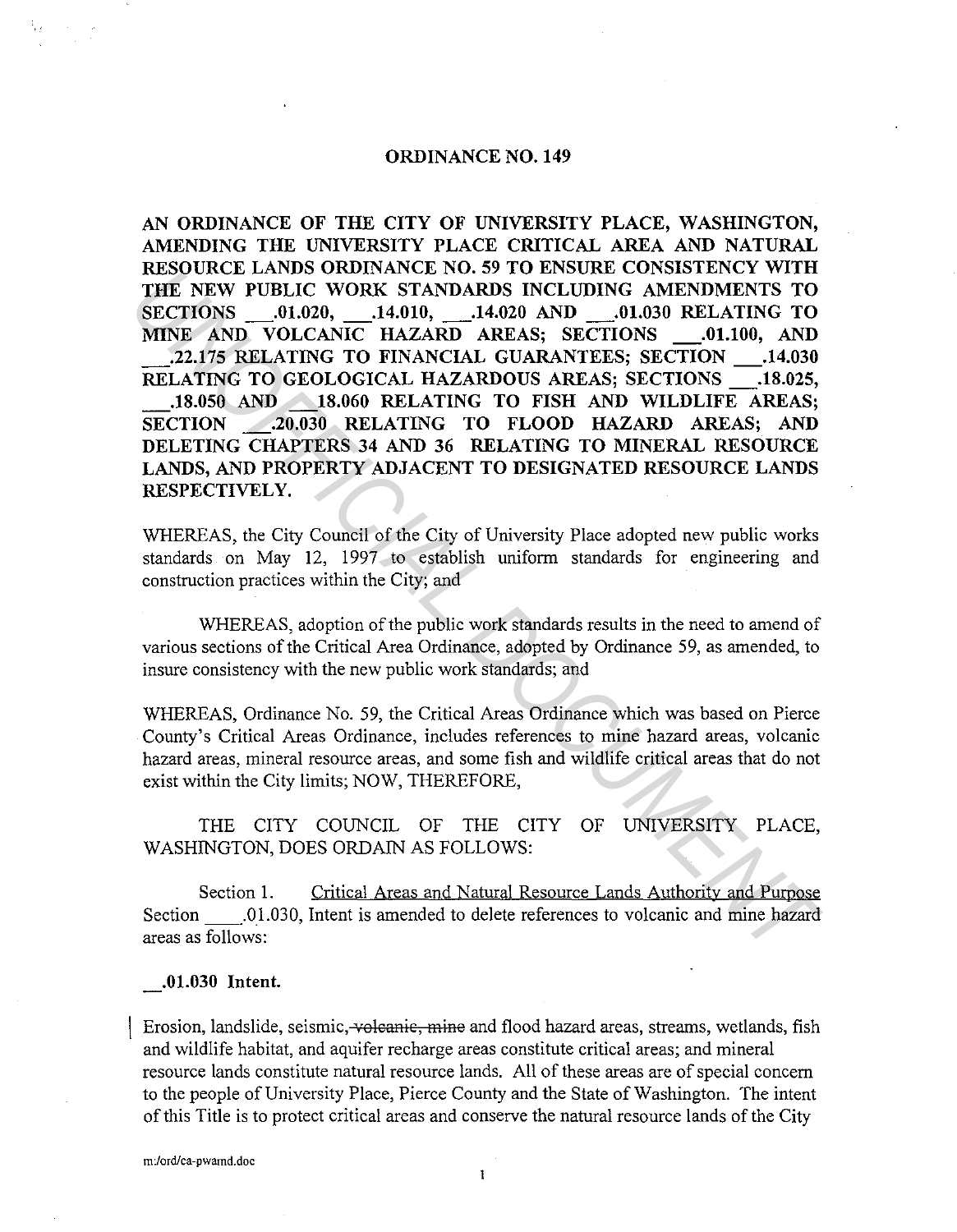by establishing minimum standards for development of sites which contain or are adjacent to critical areas or natural resource lands and thus promote the public health, safety, and welfare by:

Section 2. Critical Areas and Natural Resource Lands General Requirements Section \_.01.020 Definitions is amended to delete the definition of Mine Hazard as follows:

Wine hazard areas" means areas directly underlain by, adjacent or! abutting to, or affected by mine workings such as adits, tunnels, drifts, or air shafts.

Section 3. Critical Areas and Natural Resource Lands General Requirements Section .01.100 Compliance Provisions is amended to modify Subsections A(1) and A(2) as follows:

## A. **Financial Guarantees required under this Title shall:**

- 1. be in addition to the site development construction guarantee required by the City's-Site Development Regulations. Public Work Standards.
- 2. be submitted on financial guarantee forms found in the approved by the City Attorney City's Site Development Regulations

Section 4. amended as follows. Geologically Hazardous Areas Section .14.010, Purpose is

**\_.14.010 Purpose.** 

The intent behind the classification and designation of geologically hazardous areas is to classify and designate areas on which development should be prohibited, restricted, or otherwise controlled because of danger from geological hazards. For purposes of this Title, geologically hazardous areas include the following: erosion and landslide hazard areas; and seismic hazard areas; mine hazard areas; and volcanic hazard areas. *The hazard areas<sup>-1</sup> means areas directly underlain by, adjacent or<br> Abstrains to, or affected by mine workings such as adiist, tunnels, dirths, or air shafts,<br>
Section 3. Critical Areas and Natural Resource Lands Gener* 

Section 5. Geologically Hazardous Areas Section .14.020, Definitions is amended to delete Subsections A Adit, F Debris Flow, G, Drift, 0, Lahar, S, Mine hazard areas T, Mud Flow, and AA Volcanic hazard areas as follows:

"Adit" means a nearly horizontal passage from the surface in a mine.

"Debris flow" means the rapid downslope movement of a viscous mass of water-saturated regolith.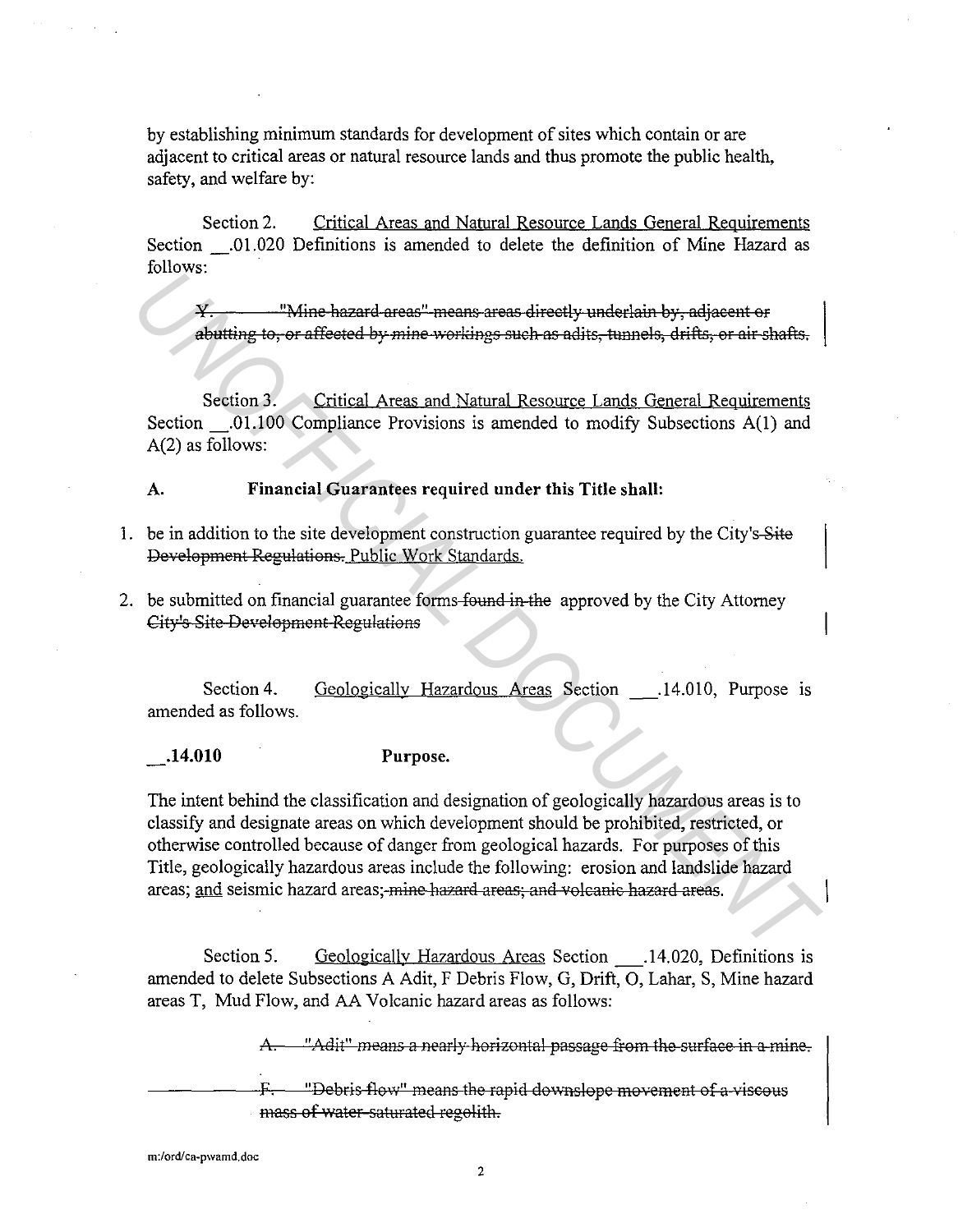"Drift" means a nearly horizontal mine passageway driven on or parallel to the course ef a vein or rock stratum. "Lahar" means a mudflow or debris flow mobilized by water which originates on the slopes of a volcano. "Mine hazard areas" means areas directly underlain by, adjacent to or abutting, or affected by mine workings such as adits, tunnels, drifts, or air shafts. T. Thu dflow" means a debris flow containing an abundance of fine particles. "Volcanic hazard areas" means those areas subject to pyroclastic flows, lava flows, and inundation by debris flows, mudflows, or related floodiag resalting from geologic or volcanic events en Mount Rainier. *S*<br> **Example 1.4 Wellet the control or any standard areas** and the contring or alite, then<br> **Example 2.** The shall on the shall on the mass a debris flow containing an abundance of fine<br> **PETION TO THE THE CONTAINS TO T** 

Section 6. Geologically Hazardous Areas Section 14.030, Erosion and landslide Hazard Areas is amended to modify Subsections D(6) Building Setbacks and Construction near Buffer and Subsection 8, Erosion Control Plans as follows:

# **6. Building Setback and Construction near Buffer.**

Eight foot minimum setback lines shall be required from the buffer area required in Subsection 4., for construction of any impervious surface(s) greater than 120 square feet of base coverage. Clearing, grading, and filling within eight feet of the buffer shall only be allowed when the applicant can demonstrate that vegetation within the buffer will not be damaged. The setback is required in addition to the buffer regardless of buffer width.

# **8. Erosion Control Plan.**

Erosion control plans shall be required for all regulated activities in erosion hazard areas. The erosion control plans shall be consistent with the City's Site Development Regulations, Section 3.04. Public Work Standards.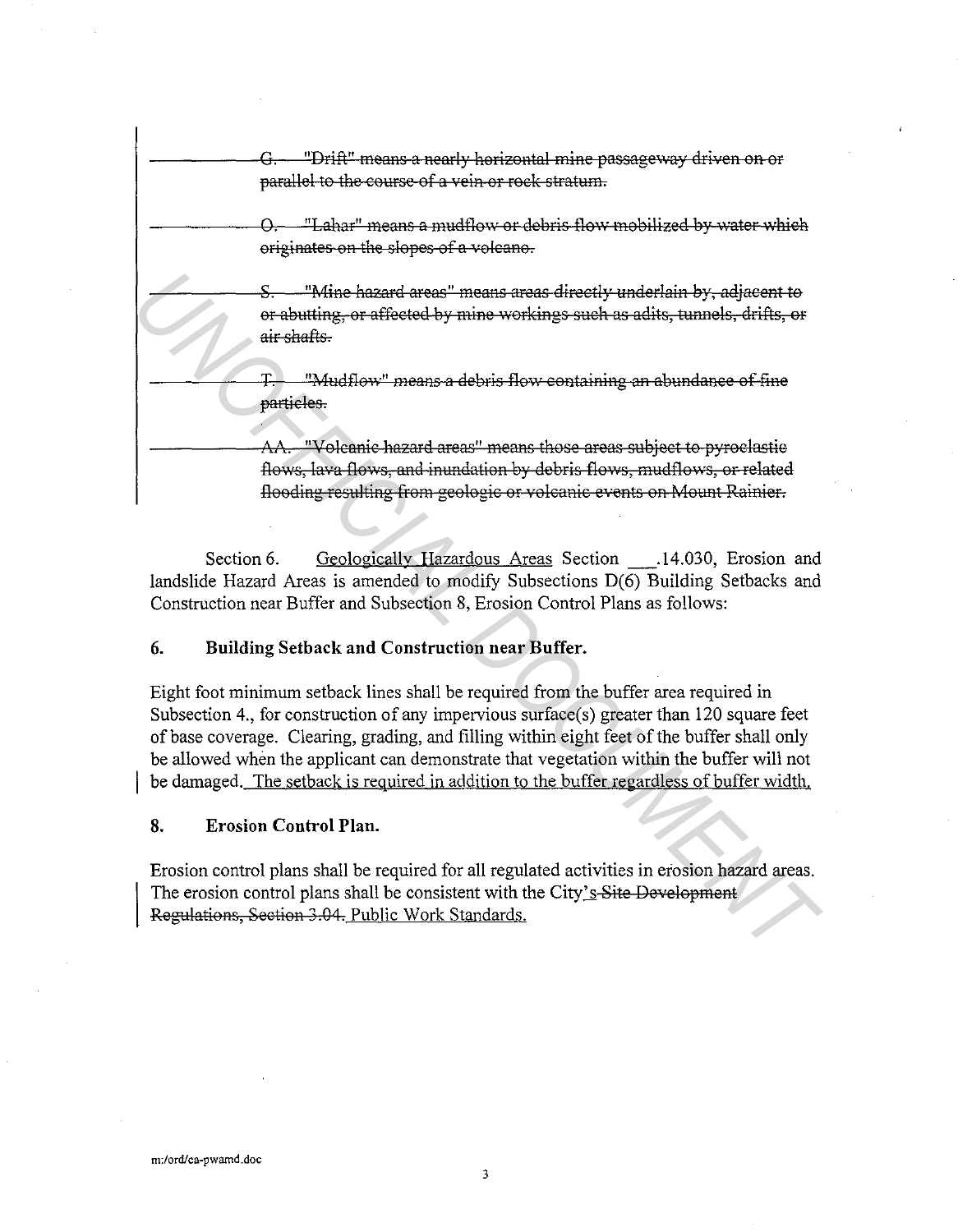Section 7. Fish and Wildlife Habitat Areas Section 18.025, Applicability and Scope is amended to delete Subsection  $B(1)(b)(2)(h)$  as follows:

- **B. Identification of Critical Fish and Wildlife Species and Habitats.** 
	- **1. Critical Fish and Wildlife Habitat Areas.** 
		- b) habitats and species of local importance, including the following:
- 2). Documented habitat areas or outstanding potential habitat areas for endangered, threatened, sensitive, candidate, or monitor species. These areas include specific habitat types which are infrequent in occurrence in Pierce County and may provide specific habitats with which endangered, threatened, sensitive, candidate, or monitor species have a primary association, such as breeding habitat, winter range, and movement corridors. These areas include the following: b) habitats and species of iocal importance, including the<br>following:<br>following:<br>2). Documented habitat areas or outstanding potential<br>habitat areas for ending<br>servich servicity equalidations are the specific habitat type

(h) White River Elk Herd Winter Range;

Section 8. Fish and Wildlife Habitat Areas Section \_\_\_. 18.050, Habitat Protection Areas Scope is amended to modify Subsection A as follows:

**.18.050 Habitat Protection Procedures.** 

# **A. Education and Information.**

A voluntary education program to explain the need for and methods of habitat management will provide for long-term protection and enhancement of critical fish and wildlife habitat areas. By informing citizens of the declining populations of several fish and wildlife species in Pierce County the City, the diminishing animal habitat available, and the management techniques that individuals can use to preserve and restore fish and wildlife habitat areas, the City can foster good stewardship of the land by property owners.

4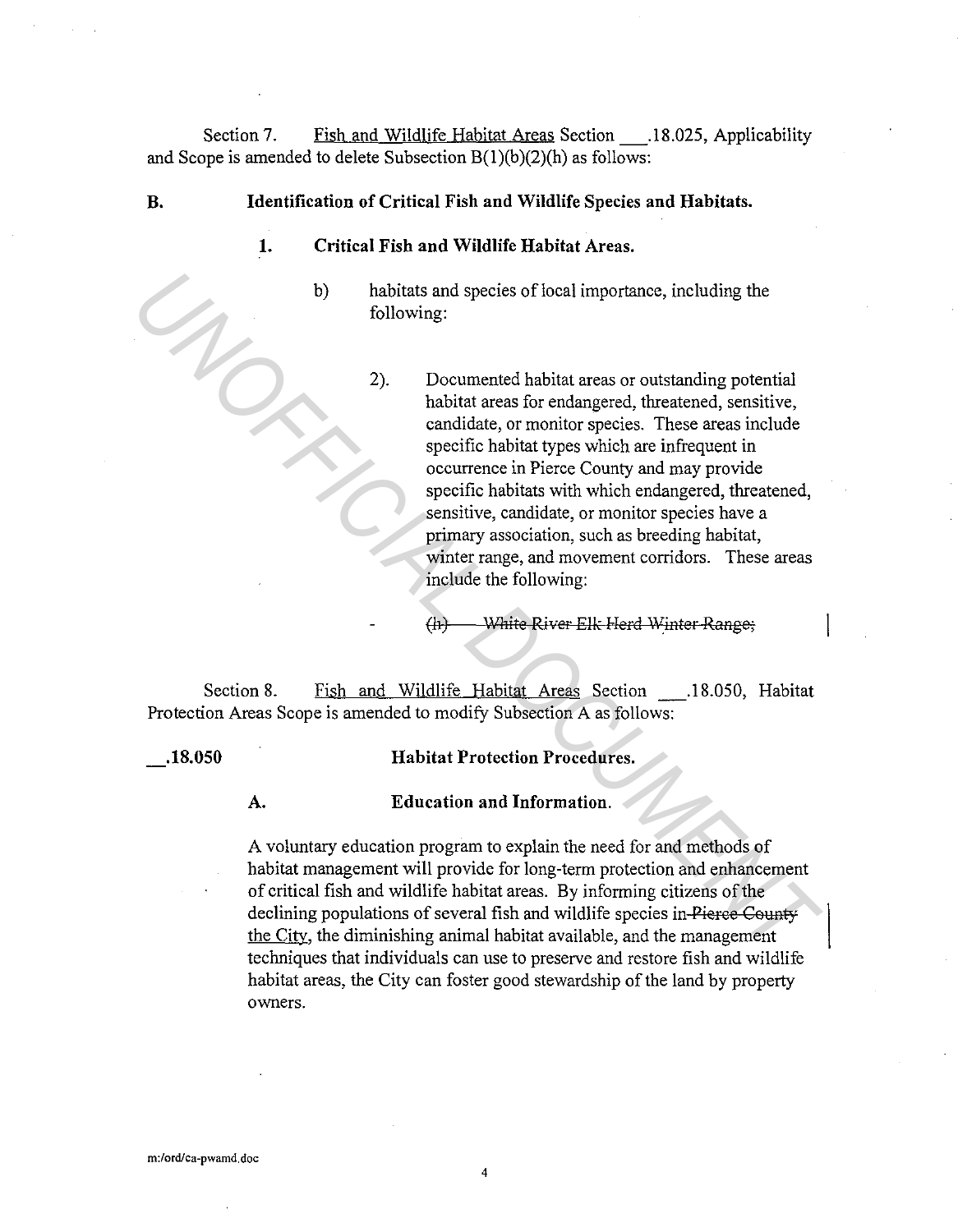Section 9. Fish and Wildlife Habitat Areas Section\_.18.050, Habitat Protection for Rivers and Streams is amended to modify Subsections A and C as follows:

Regulated activities proposed along rivers and streams shall provide for habitat protection.

> **Habitat Protection for Rivers and Streams Shall be Provided Through Buffers.**

1. The buffer, shall be a separate tract consisting of undisturbed natural vegetation, (except for public trails) shall be required along all streams, as classified by the DNR water typing classification system (WAC 222-16-030). The buffer shall extend landward from the ordinary high water mark of the water body. The buffers specified in this section are the minimum buffers required. Larger buffers may be required to provide adequate protection for fish and wildlife habitat. **EXECUTE THE SET AND INSURATE AND THE SET AND IN THE SET AND THE SET AND THE SET AND THE SET AND THE UNITED SET AND THE DUTIES SET AND THE DUTIES SET AND THE DUTIES SET (INCLUSIBLY AND THE DUTIES SECTION THE DUTIES SECTION** 

**c. Other Rivers and Streams Requiring Buffers.** For rivers and streams not governed by \_.18.060 B above, the buffer width shall be as follows:

DNR Water Type. 1 through 5

Buffer Width in Feet ~ 500

Major Streams Leach Creek

**A.** 

Section 10. Flood Hazard Areas Section\_.20.030, Applicability is amended to modify Subsection C Regulation as follows:

# **c. Regulation.**

All development in flood hazard areas shall be according to the "Site Development Regulations Ordinanee." Citv Public Work Standards and Ordinance No.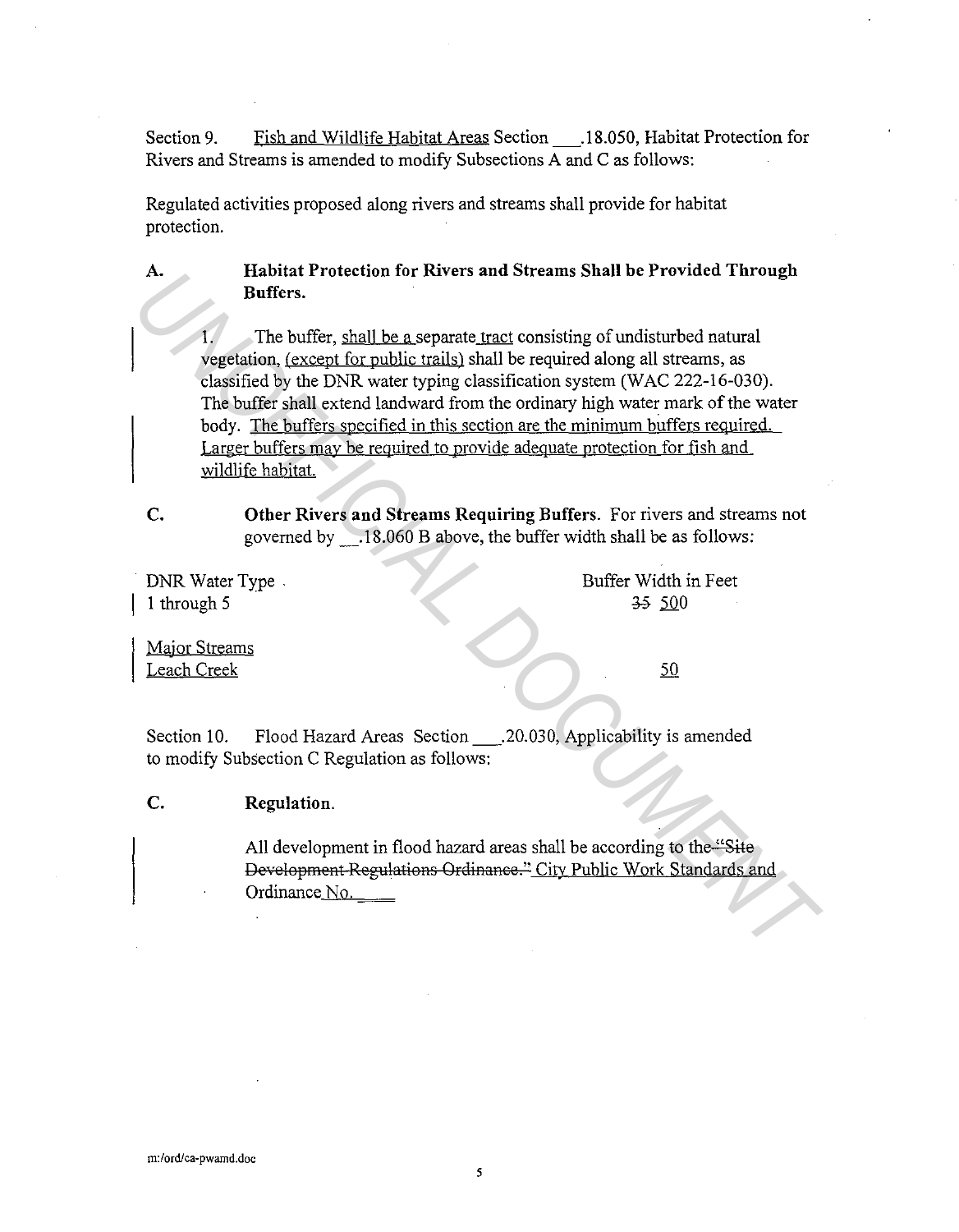Section 11. Wetland Areas, Section .22.175, Financial Guarantees is amended to modify Subsection  $A(1)$  and  $A(2)$  as follows:

# \_.22.175 Financial Guarantees

The City shall require an applicant to submit a financial guarantee to the City to guarantee any performance, mitigation or monitoring required as a condition of permit approval. The permit would not be granted until the financial guarantee is received by the Department.

- A. Financial Guarantees required under this Chapter shall:
	- 1. be in addition to the site development construction guarantee required by the City's Site Development Regulations, Section 5.00(A); Public Work Standards;
	- 2. be submitted on financial guarantee forms found-in the City's Site | Development Regulations approved by the City Attorney.

# TABLE OF CONTENTS

# CRITICAL AREAS AND NATURAL RESOURCE LANDS

| the Department.                           | guarantee any performance, integation of momenting required as a condition of permit<br>approval. The permit would not be granted until the financial guarantee is received by |             |  |  |
|-------------------------------------------|--------------------------------------------------------------------------------------------------------------------------------------------------------------------------------|-------------|--|--|
| A.                                        | Financial Guarantees required under this Chapter shall:                                                                                                                        |             |  |  |
|                                           | 1. be in addition to the site development construction guarantee required by<br>the City's-Site Development-Regulations, Section 5.00(A); Public Work<br>Standards:            |             |  |  |
|                                           | 2. be submitted on financial guarantee forms found in the City's Site<br>Development Regulations approved by the City Attorney.                                                |             |  |  |
| Section 12.                               | Natural Resource Lands. All references to Natural Resource Lands in the<br>Chapter Title, the Table of Contents and in the text of the Ordinance deleted as follows:           |             |  |  |
|                                           | <b>TABLE OF CONTENTS</b>                                                                                                                                                       |             |  |  |
| CRITICAL AREAS AND NATURAL RESOURCE LANDS |                                                                                                                                                                                |             |  |  |
|                                           |                                                                                                                                                                                |             |  |  |
| <b>CHAPTER</b>                            | <b>TITLE</b>                                                                                                                                                                   | <b>PAGE</b> |  |  |
| $\cdot$ .01                               | CRITICAL AREAS-AND-NATURAL RESOURCE LANDS<br><b>AUTHORITY AND PURPOSE.</b>                                                                                                     |             |  |  |
| $\mathbf{.10}$                            | CRITICAL AREAS-AND NATURAL RESOURCE LANDS<br>GENERAL REQUIREMENTS.                                                                                                             | 5           |  |  |
|                                           | <b>TABLE OF CONTENTS</b>                                                                                                                                                       |             |  |  |
|                                           | CRITICAL AREAS AND NATURAL RESOURCE LANDS                                                                                                                                      |             |  |  |
|                                           | CHAPTER PAGE                                                                                                                                                                   |             |  |  |

6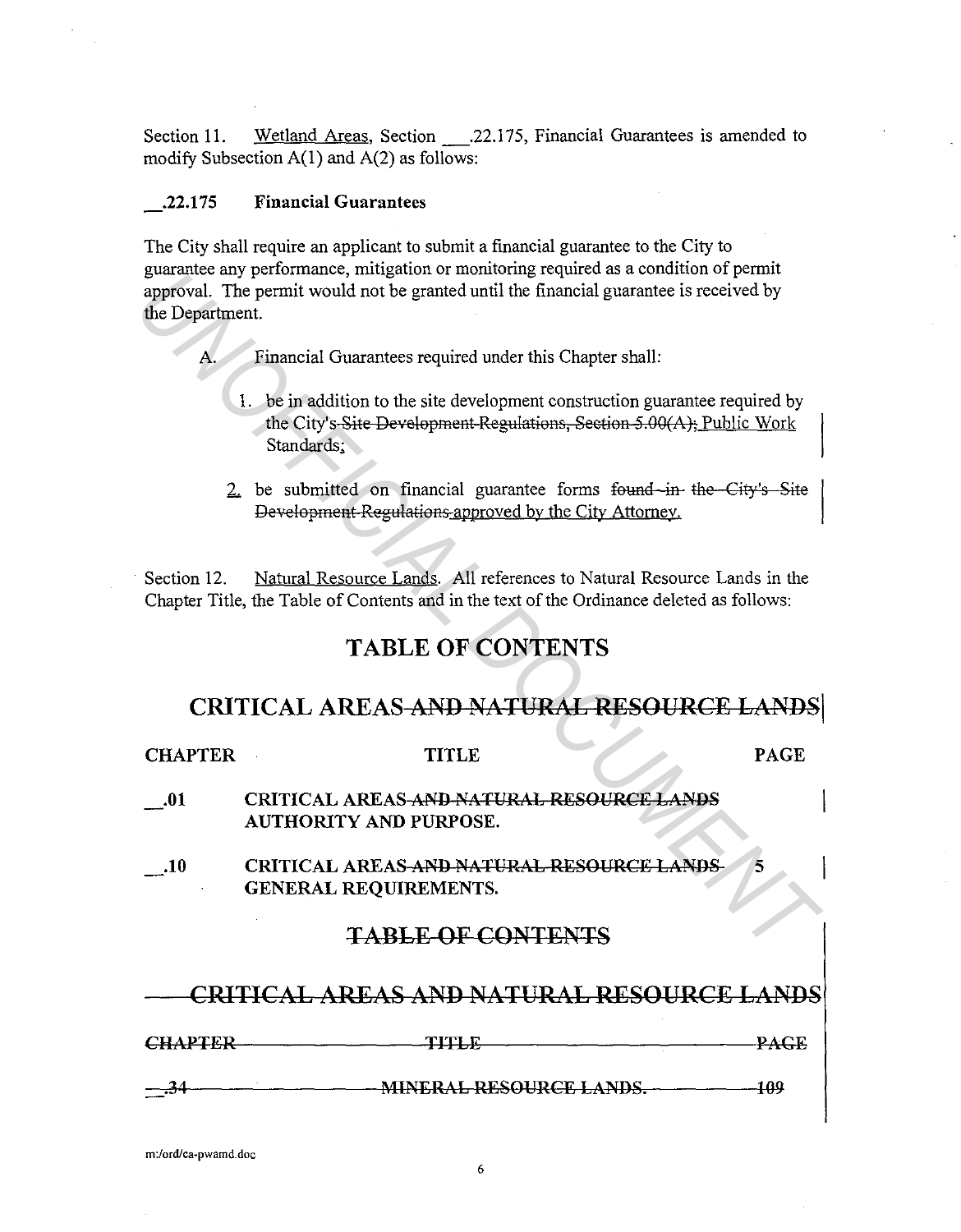| $-34.010$  | <del>Purpose-</del>                                      | 409                                                              |
|------------|----------------------------------------------------------|------------------------------------------------------------------|
| $-.34.020$ | <del>Definitions</del>                                   | 109                                                              |
| $-34.030$  | Applicability                                            | 700                                                              |
| $-34.040$  | <del>Title Notification</del>                            | $\mathbf{\overline{110}}$                                        |
| $-.34.050$ | Plat Notification                                        | $\overline{111}$                                                 |
| $-34.060$  | <b>Regulated Activities Notification</b>                 | $\mathbf{H}% _{t}\left( t\right) =\mathbf{H}_{t}\left( t\right)$ |
| $-34.070$  | Severability                                             | $\bf{111}$                                                       |
| -36        | PROPERTY ADJACENT TO DESIGNATED-113<br>RESOURCE LANDS.-- |                                                                  |
| $-.36.010$ | <del>Purpose</del>                                       | 773                                                              |
| $-.36.020$ | <del>Definitions</del>                                   | 113                                                              |
| $-36.030$  | <b>Applicability</b>                                     | 443                                                              |
| $-.36.040$ | <b>Title Notification</b>                                | $\overline{113}$                                                 |
| $-36.050$  | <b>Plat Notification</b>                                 | 414                                                              |
| $-37.060$  |                                                          |                                                                  |
|            | <b>Regulated Activities Notification</b>                 | $\pm 5$                                                          |

# Chapter .01

# CRITICAL AREAS AND NATURAL RESOURCE LANDS **AUTHORITY AND PURPOSE**

Sections:

| .01.010 | Authority and Title. |
|---------|----------------------|
| .01.020 | Purpose and Goals.   |
| .01.030 | Intent.              |
| .01.040 | Interpretation.      |
| .01.050 | Severability.        |

 $\frac{0.010}{0.010}$ 

Authority and Title.

This Title is established pursuant to the requirements of the Growth Management Act (RCW 36.70A.060) and the State Environmental Protection Act (RCW 43.21C).

This Title shall be known as "Critical Areas and Natural Resource Lands."

 $...01.020$ 

Purpose and Goals.

This Title establishes interim regulations pertaining to the development of critical areas and natural resource lands.

The regulations established in this Title are intended to protect critical areas and conserve natural-resource land-features in the City of University Place. By regulating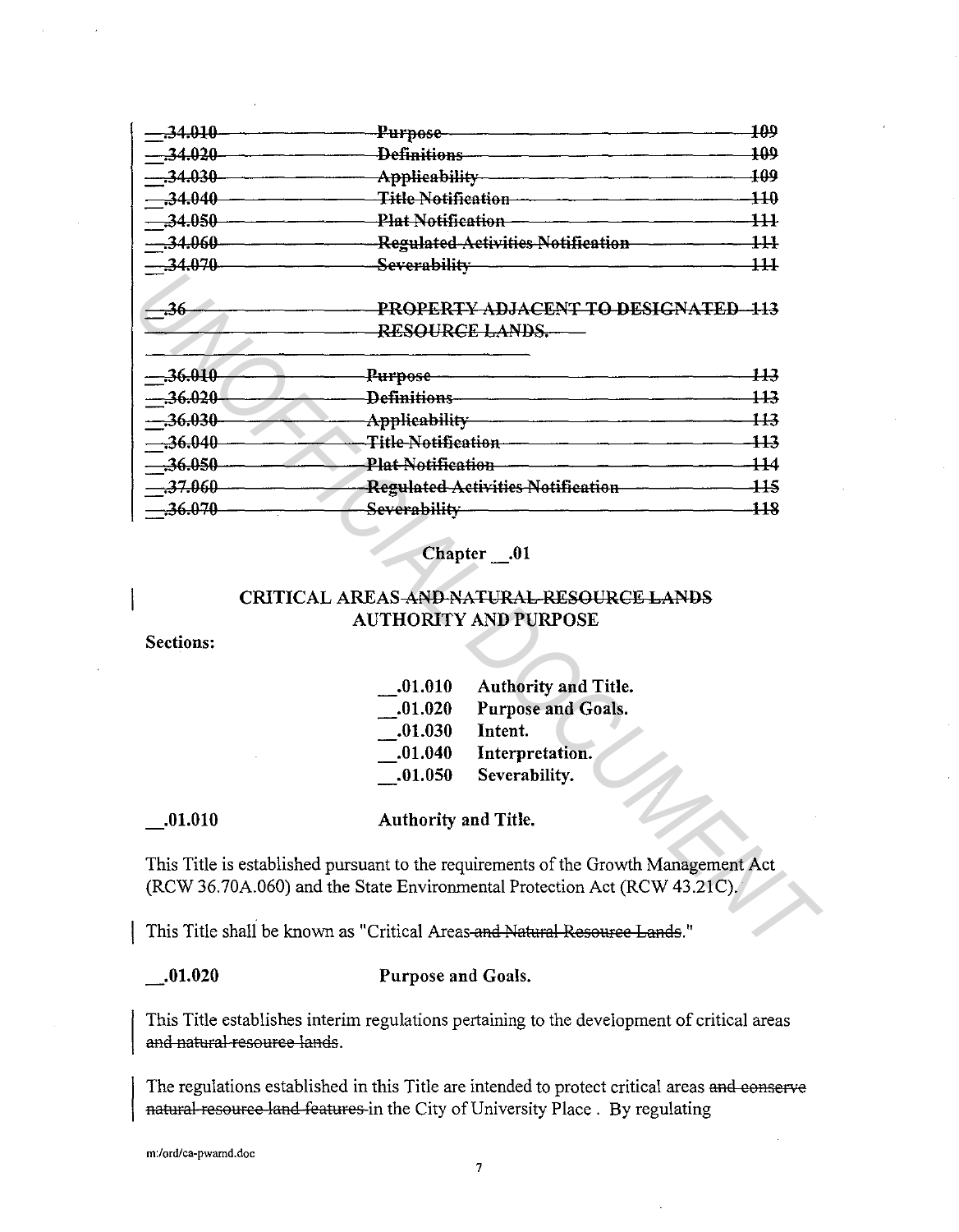development within and adjacent to or abutting critical areas and natural resource lands this Title seeks to implement the following goals.

A. Encourage the retention of open space and development of recreational opportunities, conserve fish and wildlife habitat, increase access to natural resource lands and water, and develop parks.

\_.01.030 Intent.

Erosion, landslide, seismic, veleanie, mine and flood hazard areas, streams, wetlands, fish and wildlife habitat, and aquifer recharge areas constitute critical areas  $\frac{1}{2}$  and mineral resource lands constitute natural resource lands. All of these areas are of special concern to the people of University Place, Pierce County and the State of Washington. The intent of this Title is to protect critical areas and conserve the natural resource lands of the City by establishing minimum standards for development of sites which contain or are adjacent to critical areas or natural resource lands and thus promote the public health, safety, and welfare by: **Let a** Freedom, laterated the seate of the seate of the seate of the seate of the seate of the seate of the seate of the seate of the seate of the seate of the proposed in the seate of the proposed in the seate of the p

# Chapter .10

# CRITICAL AREAS AND NATURAL RESOURCE LANDS GENERAL REQUIREMENTS

.10.010

Purpose

This Chapter establishes general requirements and regulations for the protection of critical areas and the conservation of natural resource lands which shall apply throughout this Title.

> BB. "Natural resource lands" means mineral resource lands which have long term commercial sigaifieanee.

. 10.030

## Applicability and Mapping.

A. Applicability.

This Title shall apply to all properties which are designated as Critical Areas or Natural Resource Lands by the City, including wetlands. Properties containing critical areas or natural resource lands are subject to this Title. When the requirements of this Title are more stringent than those of other City codes and regulations, the requirements of this Title shall apply.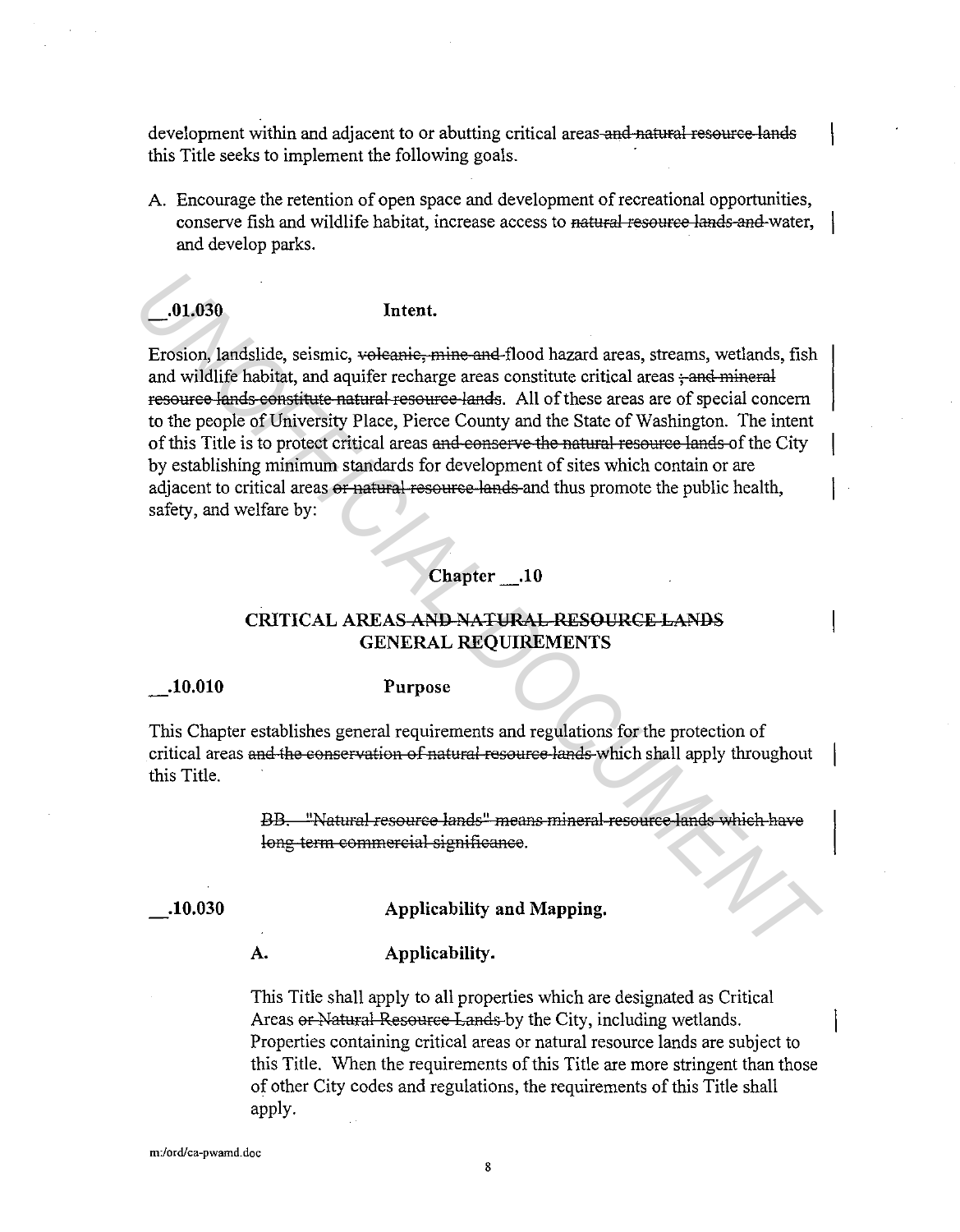#### **. 10.040 Permitted Uses .**

Uses permitted on properties designated as critical areas or natural resource lands shall be the same as those permitted in the zone classification shown in the City Zoning Atlas unless specifically prohibited by this Title.

# **. 10.070 Reasonable Use Exception.**

A. If the application of this Title would deny all reasonable use of a site, development may be allowed which is consistent with the general purposes of this Title and the public interest.

B. Nothing in this Title is intended to preclude all reasonable use of property. An applicant for a development proposal may file a request for a reasonable use exception which shall be considered by the City Hearing Examiner at a public hearing, following notice, as required by the City Zoning Code. The request shall include the following information: **Example Use Exception.**<br> **Example 1998 Charginson Constant Constant Constant Constant Constant Constant Constant Constant Constant Constant Constant Constant Constant Constant Constant Constant Constant Constant Constan** 

- **1.** A description of the areas of the site which are critical areas and/or natural resource lands or within setbacks required under this Title;
- 2. An analysis of the impact that the amount of development described in subsection (3) would have on the natural resource land(s) or critical areas(s);
- 3. An analysis of whether any other reasonable use with less impact on the natural resource land(s) or critical area(s) and associated buffer(s) is possible;
- 4. A design of the proposal so that the amount of development proposed as reasonable use will have the least impact practicable on the natural resource  $land(s)$  and/or-critical area(s);
- 5. A description of any modifications needed to the required front, side and rear setbacks; building height; and buffer widths to provide for a reasonable use while providing greater protection to the critical area(s) and/or natural resource land(s); and

C. The Hearing Examiner may approve the reasonable use exception, if the Examiner determines the following criteria are met: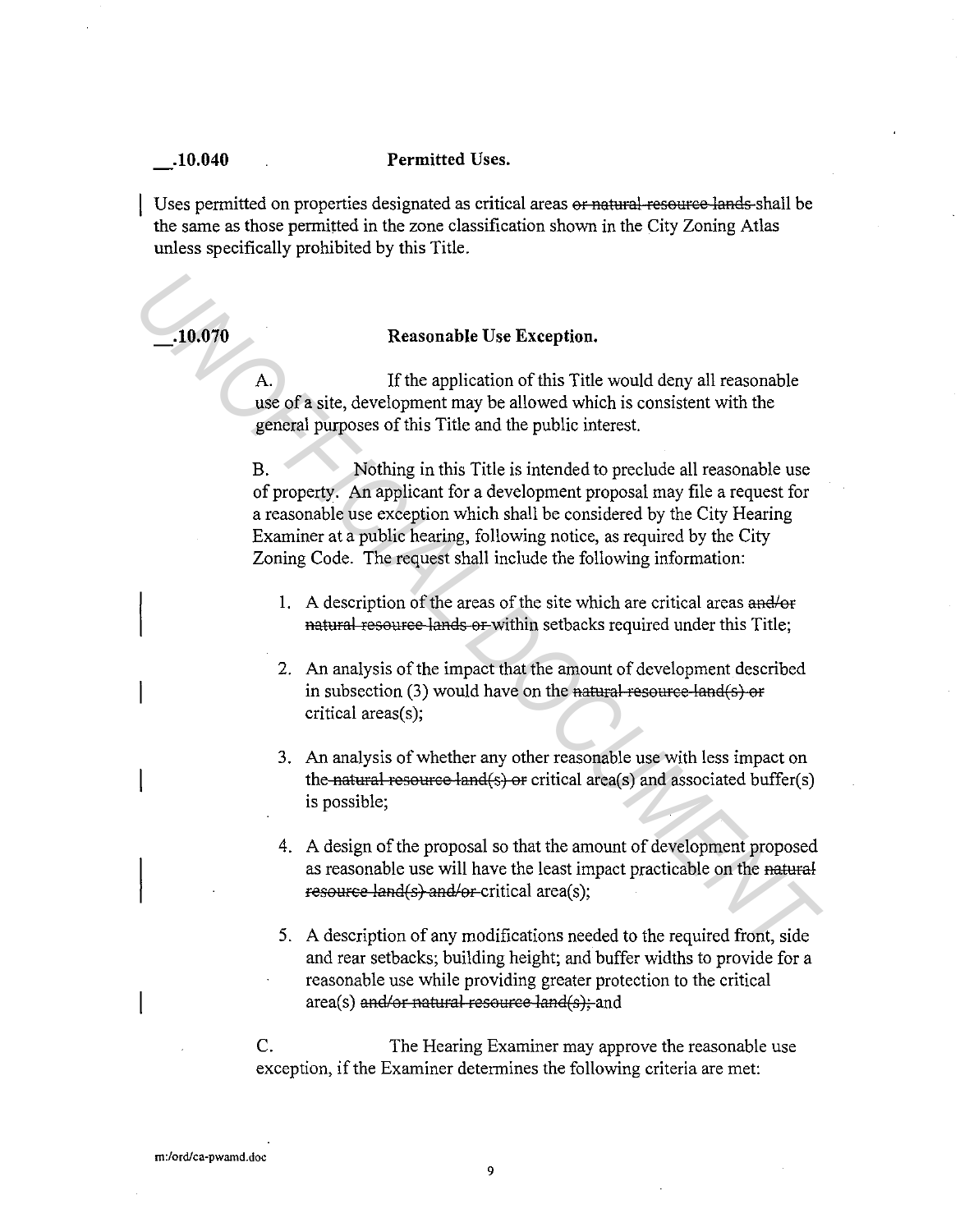- 1. There is no other reasonable use or feasible alternative to the proposed development with less impact on the natural resource  $land(s)$  and/or-critical area(s); and
- 2. Any alteration of the natural resource land(s) and/or critical area(s) shall be the minimum necessary to allow for reasonable use of the property; and
- 3. The proposal mitigates the impacts on the natural resource land(s)  $and/or critical area(s)$  to the maximum extent possible, while still allowing reasonable use of the site.

#### **\_.10.080**

#### **Process.**

A. The Department shall perform a critical areas and natural resource lands review of any City permit or approval requested for any regulated activity including, but not limited to, those set forth in Section \_.10.050, on a site which includes or is adjacent to or abutting one or more nataral resource lands or critical areas unless otherwise provided in this Title. *Property, and*<br>
3. The property manitigates the impacts on the nothinal resource land(e)<br>
and/secritical areas) to the maximum extent possible, while still<br>
allowing reasonable use of the site.<br>
10.080<br> **Process.**<br>
A. Th

B.

As part of all development applications:

1. The Department shall review the information submitted by the applicant to:

> a. Confirm the nature and type of the-naturalresource land and/or critical area and evaluate any required studies;

c. Determine whether any proposed alterations to the site containing natural resource lands or critical areas are necessary;

#### **\_.10.115**

### **Title and Plat Notification.**

If more than one critical areas/resource lands exist on the site subject to the provisions of this Title, then one notice which addresses all of the critical areas/resource lands shall be sufficient.

Section 13. Mineral Resource Lands Chapter 34 is deleted as follows:

### Chapter 34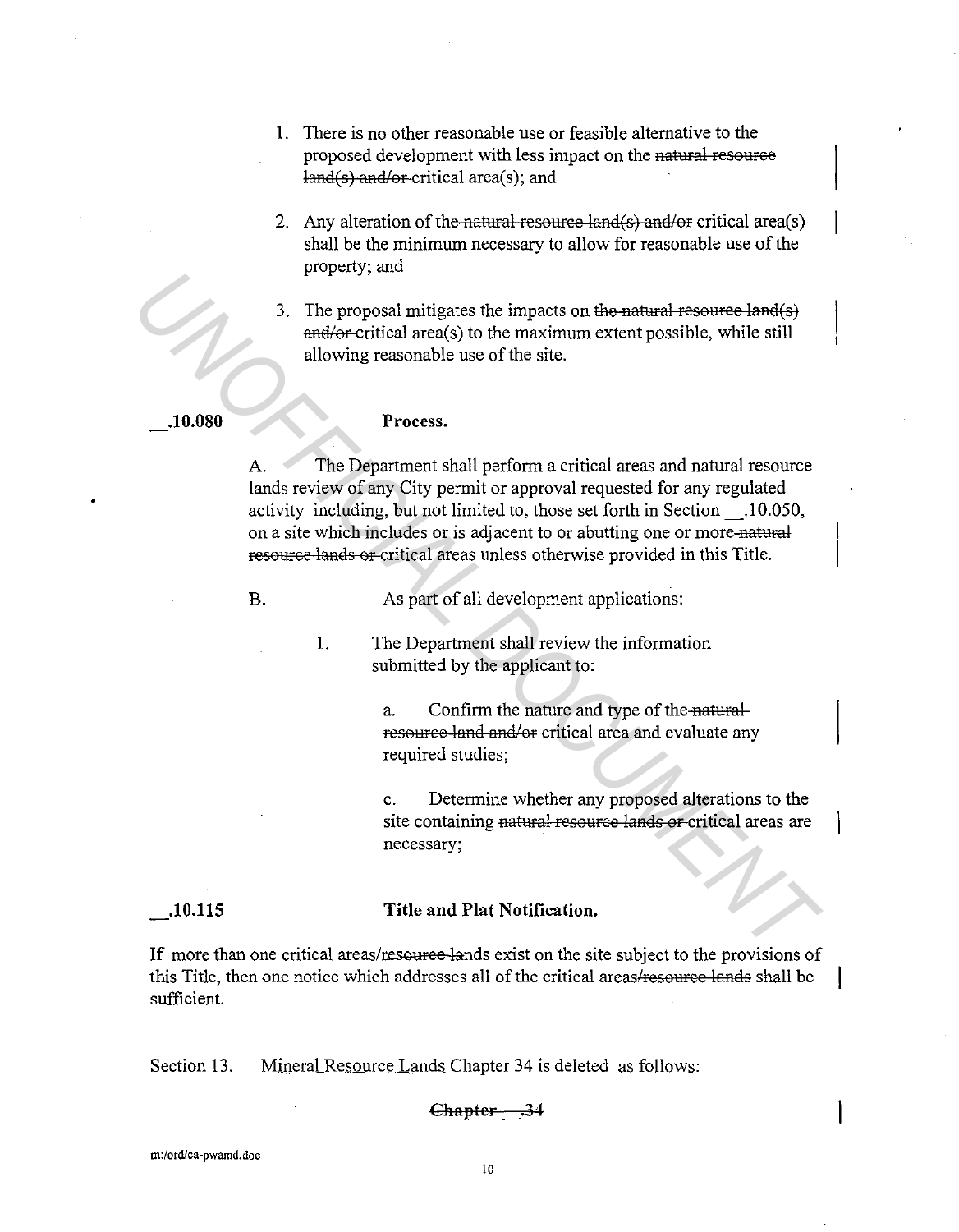#### MINERAL RESOURCE LANDS

#### Sections:

| <del>.34.010</del>  | <del>Purpose.</del>                |
|---------------------|------------------------------------|
| <del>- 34.020</del> | Definitions.                       |
| $-.34.030-$         | Applicability.                     |
| <del>34.040.</del>  | <del>Title Notification.</del>     |
| -34.050             | Plat Notification.                 |
| -34.060             | Regulated Activities Notification. |
| <del>.34.070</del>  | Severability.                      |
|                     |                                    |

Purpose.

The purpose of this Chapter is to promote the conservation of mineral resource lands through inclusion of known deposits of minerals and materials; to assure that undeveloped mineral and material resources will not be forever lost by prior development of the land for other purposes; and to allow for the necessary processing to convert such minerals and materials to marketable products.

#### $-.34.020$ Definitions.

"Minerals" include gravel, sand, and valuable metallic substances.  $A<sub>r</sub>$ 

 $\mathbf{B}$ "Mineral resource lands" means lands primarily devoted to the extraction of minerals or that have known or potential long-term commercial significance for the extraction of minerals.

#### -34.030 Applicability.

General. Mineral resource lands are lands that have long-term  $\mathbf{A}$ significance for the extraction of minerals.

#### Classification  $\mathbf{R}$

- $\frac{1}{2}$ Any area under this Chapter presently operating under a valid Washington State Department of Natural Resources (DNR) surface mining permit.
- $\overline{2}$ . Any other area shall be classified Mineral Resource Lands when: a. - a surface mining permit is granted by the DNR; and b. - an-Unclassified Use Permit is granted by the City of University Place, pursuant to the City Zoning Code, provided;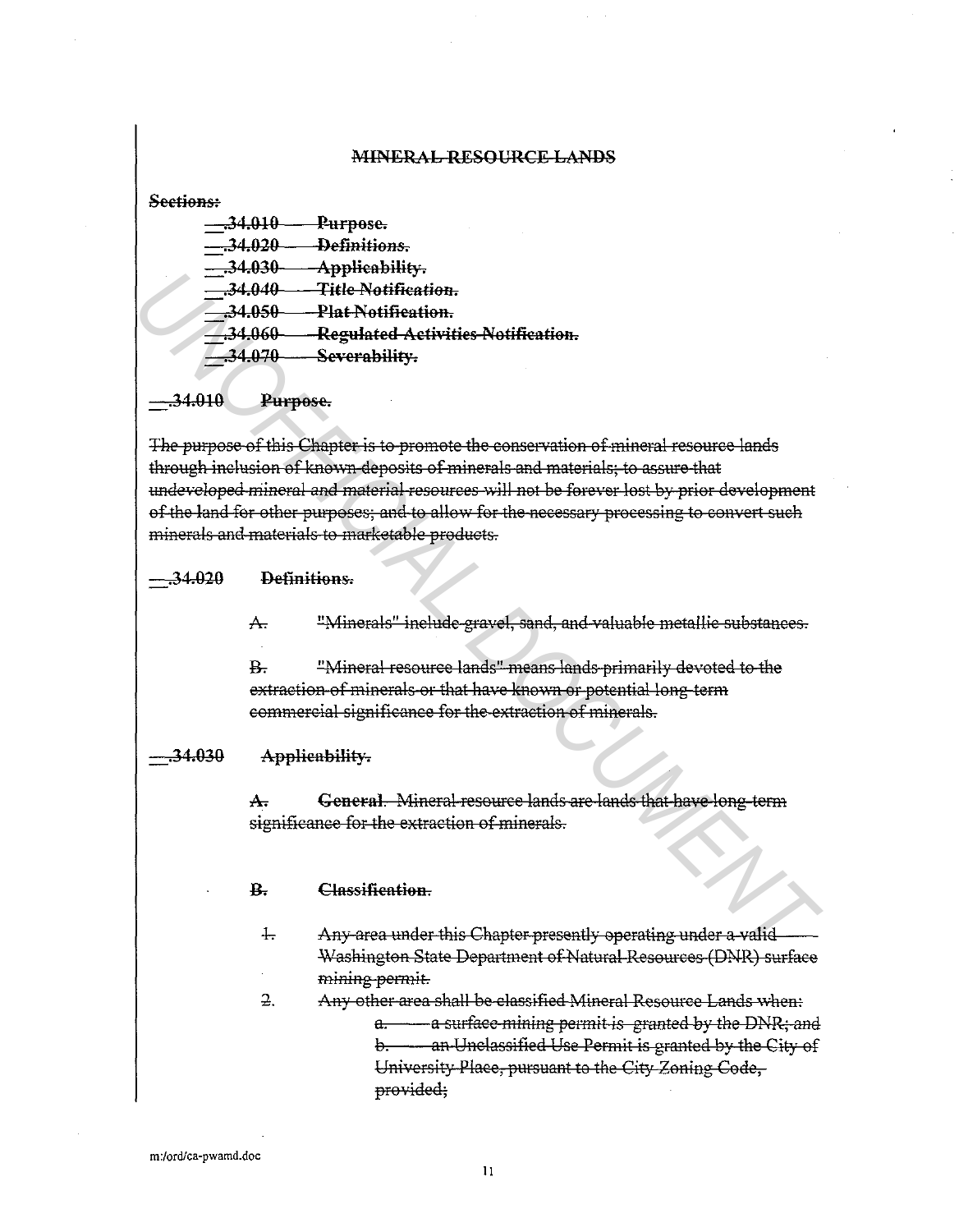1. The site does not contain prime agricultural soils, and

2. the site is not a registered or designated historic or archeological site, and

3. the site is not within a Shoreline of the State or State-wide Significance designated Natural.

#### $-34.040$ Title Notification.

The owner of any site within this designation, for which an-application for a regulated activity is submitted, shall record a title notice with the Pierce County Auditor. The notice shall be notarized and shall be recorded prior to approval of any development proposal for the site. Such notification shall be in the form as set forth below.

MINERAL RESOURCE LANDS AREA TITLE NOTIFICATION

Parcel Number: -

Parcel Address:

Notice: This parcel lies within an area of land designated mineral resource lands by the City. A variety of commercial mineral extraction activities occur in the area that may be inconvenient or cause discomfort to area residents. This may arise from the use of heavy equipment, chemicals, and spraying which may generate dust, smoke, and noise associated with the extraction of mineral resources. The City has established mineral resource extraction as a priority use on productive mineral resource lands, and residents of adjacent property should be prepared to accept such inconveniences or discomfort from normal, necessary mineral resource extraction operations.

Signature of Owner

Signature of Owner-

(NOTARY ACKNOWLEDGEMENT)

#### <del>.34.050 Plat Notification.</del>

The owner of any site within this overlay district, on which a Large Lot, Short Subdivision, or Formal Subdivision is submitted, shall record a notice on the face of the plat. Such notification shall be in the form as set forth below.

## MINERAL RESOURCE LANDS AREA PLAT NOTIFICATION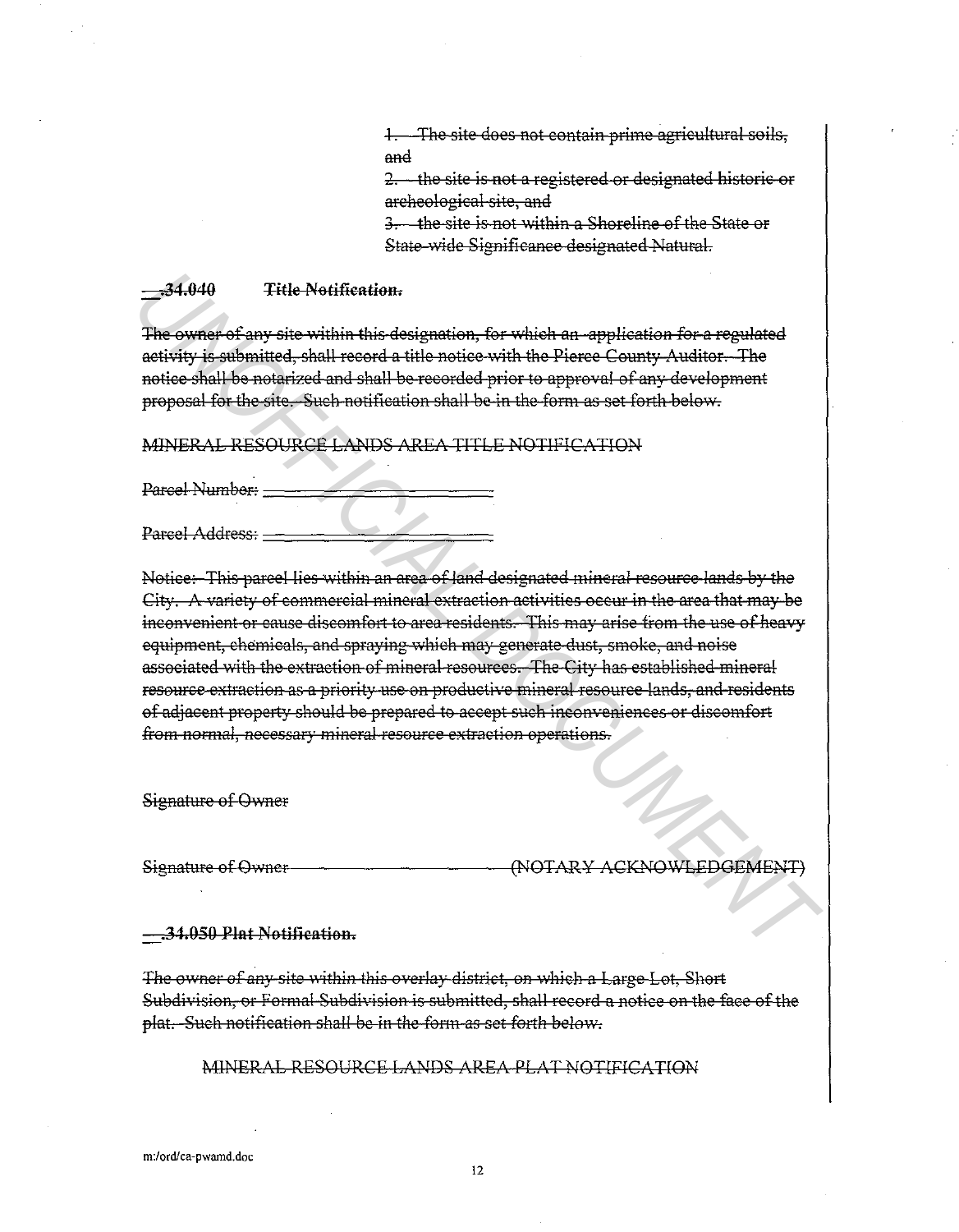This property lies within an area of land designated mineral resource lands by the City. A variety of mineral resource extraction activities occur in the area that may be inconvenient or cause discomfort to area residents. This may arise from the use of heavy equipment, chemicals, and spraying which may generate dust, smoke, and noise associated with the extraction of mineral resources. The City has established mineral resource extraction as a priority use on productive mineral resource lands, and residents of adjacent-property should be prepared to accept such inconveniences or discomfort from normal, necessary mineral resource extraction lands.

### .34.060 Regulated Activities Notification.

The Department shall require that all permits issued for regulated activities, as defined in Section .10.020, within this designation contain a notice as set forth below:

# REGULATED ACTIVITIES NOTIFICATION

This-property lies within an area of land designated-mineral-resource lands by the City. A variety of mineral resource extraction activities occur in the area that may be inconvenient or cause discomfort to area residents. This may arise from the use of chemicals and extraction of minerals which occasionally generates dust, smoke, noise, and odor. The City-has established mineral resource extraction as a priority-use on productive mineral resource lands, and residents of adjacent property should be prepared to accept such inconveniences or discomfort from normal, necessary mineral resource extraction lands.

-34.070 Severability.

If any provision of this Chapter or its application to any person or circumstance is held invalid, the remainder of this regulation of the application of the provision to other persons or circumstances shall not be affected.

SA.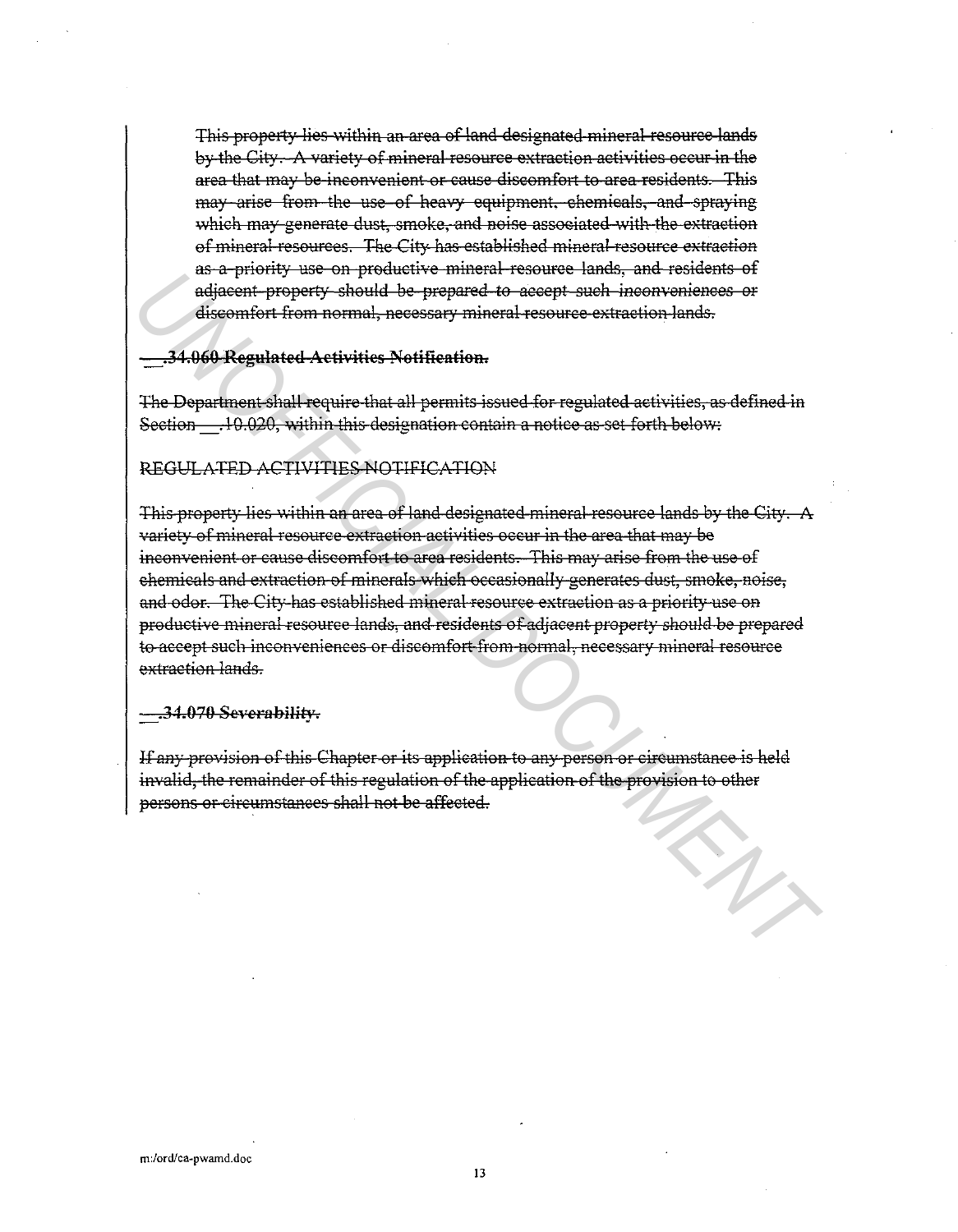Section 14 Property Adjacent to Designated Resource Lands Chapter 36 is deleted as follows:

### Chapter 36

# PROPERTY ADJACENT TO DESIGNATED RESOURCE LANDS

# Sections:

 $-36.010$ Purpose. -36.020 Definitions  $-36.030$ Applicability.  $-36.040-$ Title Notification.  $-36.050$ Plat Notification. Regulated Activities Notification.  $-.36.060 -36.070$ Severability.

#### <del>...36.010 Purpose.</del>

The purpose of this-Chapter is to conserve resource lands by limiting the encroachment of incompatible development from designated resource lands.

#### -36.020 Definitions.

A."Adjacent" means within a radius of 300 feet from the exterior boundaries of designated resource land.

B. "Resource lands" means lands designated pursuant to Title of the City Code as mineral resource lands.

### -36.030 Applicability.

A. General.

### -36.040 Title Notification.

The owner of any site within 300 feet of lands designated resource lands, for which an application for a regulated activity is submitted, shall record a title notice with the Pierce County Auditor. The notice shall be notarized and shall be recorded prior to approval of any development proposal for the site. Such notification shall be in the form as set forth below-

PROPERTY ADJACENT TO RESOURCE LANDS AREA TITLE NOTIFICATION

Parcel Number: -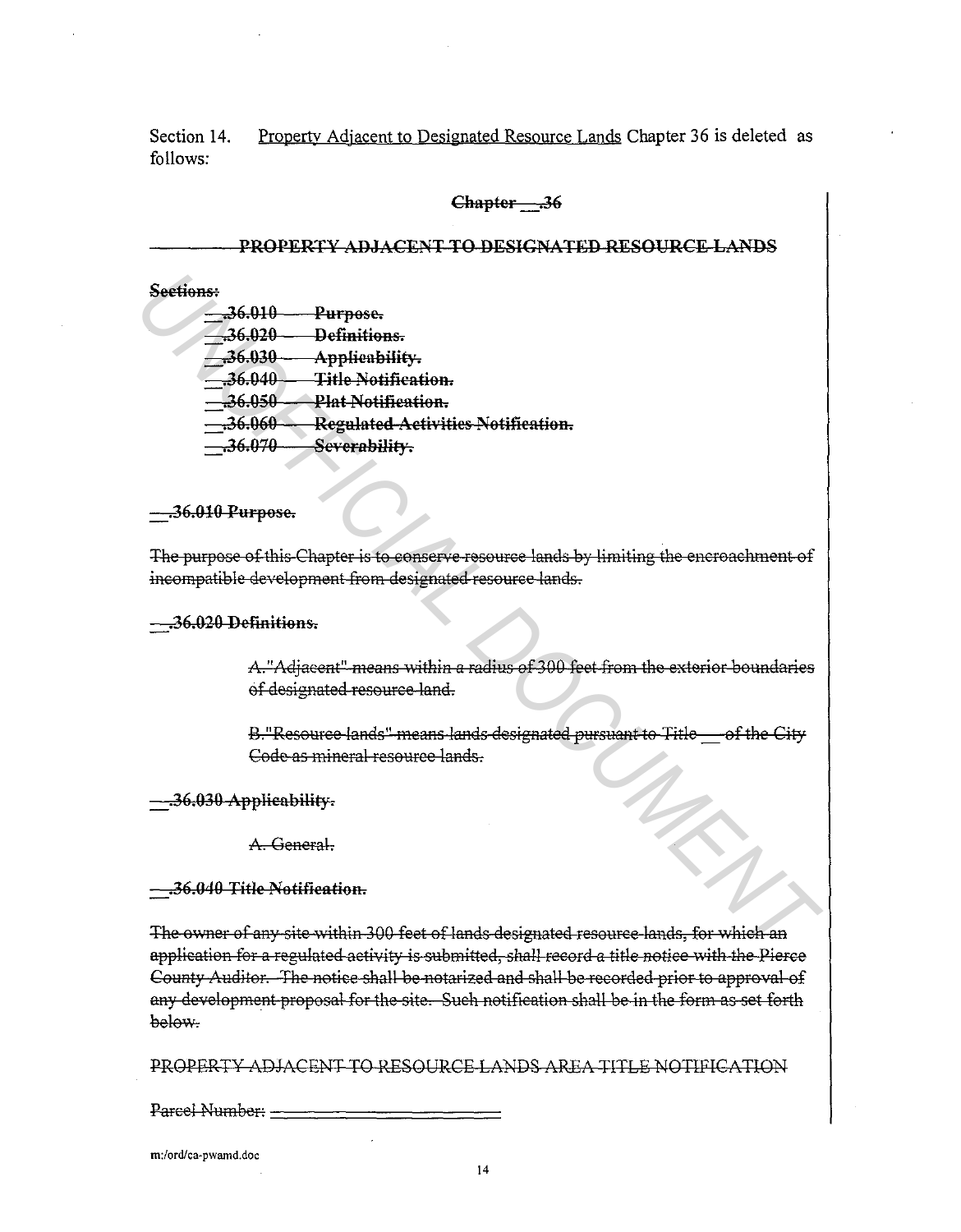Pareel Address:

NOTICE: This parcel lies within 300 feet of land designated resource lands by the City. A variety of commercial and industrial activities occur in the area that may be inconvenient or cause discomfort to area residents. This may arise from the use of chemicals: or from spraying or extraction, which occasionally generates dust, smoke, noise, and odor. The City has established resource-uses as priority uses on productive resource-lands, and residents of adjacent property-should be prepared to accept such inconveniences or discomfort from normal, necessary commercial resource lands operations.

Signature of Owner

Signature of Owner

.36.050 Plat Notification.

The owner of any site within 300 feet of land designated as resource lands, on which a Large Lot, Short Subdivision, or Formal Subdivision is submitted, shall record a notice on the face of the plat. Such notification shall be in the form as set forth-below.

# PROPERTY ADJACENT TO RESOURCE LANDS AREA PLAT **NOTIFICATION**

This-property lies within 300 feet of land designated resource lands by the City. A variety of commercial and industrial activities occur in the area that may be inconvenient or cause discomfort to area-residents. This may arise from the use of chemicals; or from spraying or extraction, which occasionally generates dust, smoke, noise, and odor. The City has established resource uses as-priority uses on productive resource lands, and residents of adjacent property should be prepared to accept such inconveniences or discomfort from normal, necessary commercial resource lands operations.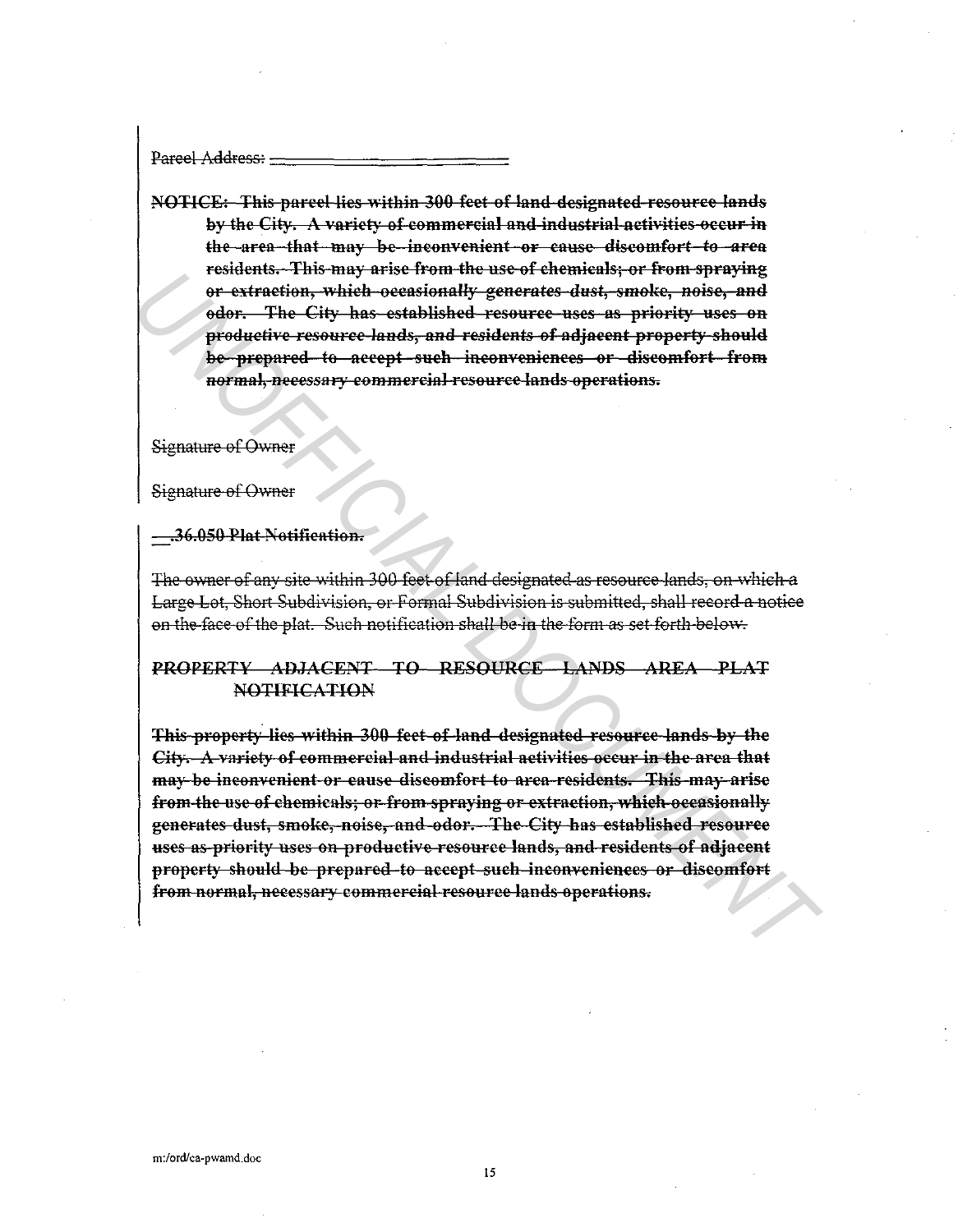#### -36.060 Regulated Activities Notification.

The Department shall require that permits issued for regulated activities, as defined in - 10.020, within 300 feet of lands designated as resource lands contain a notice as set forth helow.

#### REGULATED ACTIVITIES NOTIFICATION

This property lies within 300 feet of land designated resource lands by the City. A variety of commercial and industrial activities occur in the area-that may be inconvenient or cause discomfort to area residents. This may arise from the use of chemicals; or from spraying or extraction, which occasionally generates dust, smoke, noise, and odor. The City has established resource uses as priority uses on productive resource lands, and residents of adjacent property should be prepared to accept such inconveniences or discomfort from normal, necessary commercial resource lands operations.

 $-36.070$  Severability.

If any provision of this Chapter or its application to any person or circumstance is held invalid, the remainder of this regulation of the application of the provision to other persons or circumstances shall not be affected.

Section 15 Severability. If any section, sentence, clause or phrase of this ordinance shall be held to be invalid or unconstitutional by a court of competent jurisdiction, such invalidity or unconstitutionality shall not effect the validity or constitutionality of any other section, sentence, clause or phrase of this ordinance.

Section 16. Publication and Effective Date. A summary of this Ordinance consisting of its title shall be published in the official newspaper of the City. This Ordinance shall be in full force and effect five (5) days after publication.

PASSED BY THE CITY COUNCIL ON JUNE 4, 1997

<u>Jurida P.</u> R.<br>Linda P. Bird, Mayor